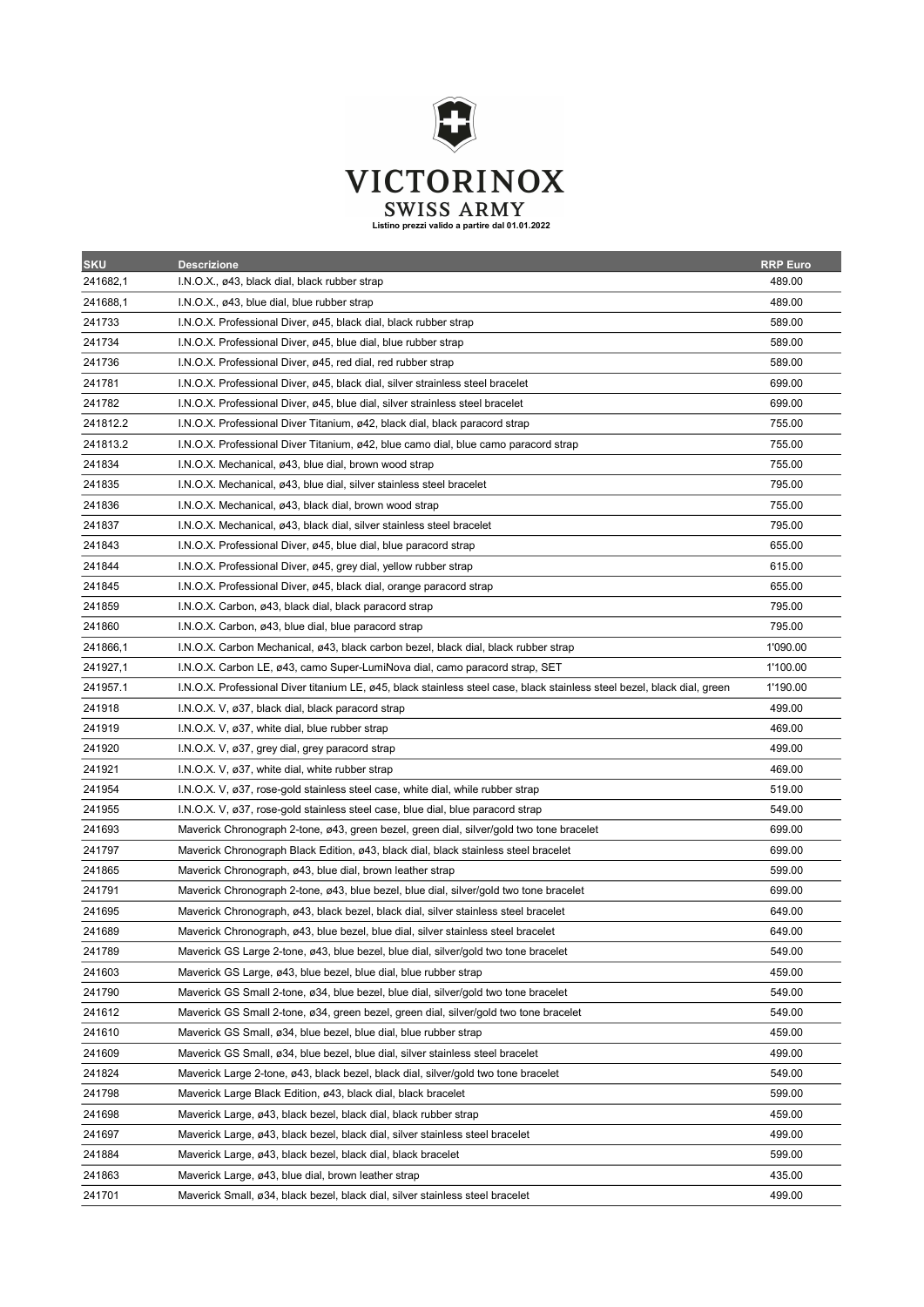| 241934   | Maverick Large, ø43, silver stainless steel case, green bezel, green dial, silver stainless steel bracelet           | 499.00 |
|----------|----------------------------------------------------------------------------------------------------------------------|--------|
| 241950   | Maverick Large 2-tone, ø43, silver stainless steel case, blue bezel, blue dial, silver/rose-gold two tone bracelet   | 549.00 |
| 241951   | Maverick Large 2-tone, ø43, silver stainless steel case, brown bezel, brown dial, silver/rose-gold two tone bracelet | 549.00 |
| 241946   | Maverick Chronograph, ø43, silver stainless steel case, green bezel, green dial, silver stainless steel bracelet     | 649.00 |
| 241952   | Maverick Chronograph, ø43, silver stainless steel case, black bezel, black dial, black/gold bracelet                 | 699.00 |
| 241852   | FieldForce Chronograph, ø42, black dial, black leather strap                                                         | 425.00 |
| 241855   | FieldForce Chronograph, ø42, black dial, silver stainless steel bracelet                                             | 470.00 |
| 241857   | FieldForce Chronograph, ø42, blue dial, silver stainless steel bracelet                                              | 470.00 |
| 241854   | FieldForce Chronograph, ø42, blue dial, brown leather strap                                                          | 425.00 |
| 241928   | FieldForce Classic Chronograph, ø42, black bezel, black dial, brown leather strap                                    | 470.00 |
| 241899   | FieldForce Classic Chronograph, ø42, black bezel, black dial, silver stainless steel bracelet                        | 520.00 |
| 241929   | FieldForce Classic Chronograph, ø42, blue bezel, blue dial, black leather strap                                      | 470.00 |
| 241901   | FieldForce Classic Chronograph, ø42, blue bezel, blue dial, silver stainless steel bracelet                          | 520.00 |
| 241902   | FieldForce Classic Chronograph, ø42, dark grey dial, silver/gold two tone bracelet                                   | 565.00 |
| 241903   | FieldForce Classic Chronograph, ø42, grey dial, silver/gold two tonebracelet                                         | 565.00 |
| 241900   | FieldForce Classic Chronograph, ø42, blue bezel, silver white dial, brown leather strap                              | 470.00 |
| 241897   | FieldForce Sport GMT, ø42, gun metal bezel, black dial, orange rubber strap                                          | 415.00 |
| 241846   | FieldForce, ø42, black dial, black leather strap                                                                     | 325.00 |
| 241849   | FieldForce, ø42, black dial, silver stainless steel bracelet                                                         | 375.00 |
| 241851   | FieldForce, ø42, blue dial, silver stainless steel bracelet                                                          | 375.00 |
| 241848   | FieldForce, ø42, blue dial, brown leather strap                                                                      | 325.00 |
| 241889   | FieldForce Sport Chronograph, ø42, black dial, black rubber strap                                                    | 470.00 |
| 241892   | FieldForce Sport Chronograph, ø42, black dial, black rubber strap                                                    | 455.00 |
| 241926,1 | FieldForce Sport Chronograph, ø42, black dial, black rubber strap                                                    | 550.00 |
| 241890   | FieldForce Sport Chronograph, ø42, black dial, black bracelet                                                        | 565.00 |
| 241893   | FieldForce Sport Chronograph, ø42, black dial, orange rubber strap                                                   | 455.00 |
| 241891   | FieldForce Sport Chronograph, ø42, dark grey dial, black rubber strap                                                | 470.00 |
| 241930   | FieldForce Classic GMT, ø42, silver stainless steel case, black bezel, black dial, silver stainless steel strap      | 425.00 |
| 241931   | FieldForce Classic GMT, ø42, silver stainless steel case, blue bezel, silver white dial, brown leather strap         | 415.00 |
| 241869   | Alliance Mechanical, ø40, black dial, black leather strap                                                            | 565.00 |
| 241898   | Alliance Mechanical, ø40, silver black dial, silver stainless steel bracelet                                         | 615.00 |
| 241874   | Alliance Mechanical, ø40, silver/white dial, silver/gold two tone bracelet                                           | 665.00 |
| 241871   | Alliance Mechanical, ø40, silver/white dial, black leather strap                                                     | 565.00 |
| 241839   | Alliance XS, ø28, black dial, silver stainless steel bracelet                                                        | 375.00 |
| 241841   | Alliance XS, ø28, dark grey dial, silver/rose-gold two tone bracelet                                                 | 425.00 |
| 241842   | Alliance XS, ø28, silver dial, silver/gold two tone bracelet                                                         | 425.00 |
| 241840   | Alliance XS, ø28, white dial, silver stainless steel bracelet                                                        | 375.00 |
| 241876   | Alliance XS, ø28, dark grey dial, silver/rose-gold two tone bracelet                                                 | 470.00 |
| 241875   | Alliance XS, ø28, warm white dial, silver stainless steel bracelet                                                   | 425.00 |
| 241877   |                                                                                                                      | 470.00 |
| 241879   | Alliance XS, ø28, rose-gold bezel, mother of pearl dial, silver/rose-gold two tone stainless steel bracelet          | 470.00 |
| 241904   | Alliance XS, ø28, rose-gold bezel, mother of pearl dial, rose-gold mesh bracelet                                     |        |
|          | Alliance, ø40, black dial, black leather strap                                                                       | 375.00 |
| 241905   | Alliance, ø40, silver dial, black leather strap                                                                      | 375.00 |
| 241906   | Alliance, ø40, blue dial, black leather strap                                                                        | 375.00 |
| 241907   | Alliance, ø40, silver dial, brown leather strap                                                                      | 375.00 |
| 241908   | Alliance, ø40, rose-gold case, rose-gold bezel, dark grey dial, grey leather strap                                   | 425.00 |
| 241909   | Alliance, ø40, black dial, silver stainless steel bracelet                                                           | 425.00 |
| 241910   | Alliance, ø40, blue dial, silver stainless steel bracelet                                                            | 425.00 |
| 241911   | Alliance, ø40, rose-gold bezel, blue dial, silver/rose-gold two tone stainless steel bracelet                        | 470.00 |
| 241912   | Alliance, ø40, rose-gold bezel, white dial, silver/rose-gold two tone stainless steel bracelet                       | 470.00 |
| 241913   | Alliance, ø40, rose-gold bezel, green dial, silver/rose-gold two tone stainless steel bracelet                       | 470.00 |
| 241904,1 | Alliance, ø40, black dial, black leather strap, with SAK, SET                                                        | 425.00 |
| 241910,1 | Alliance, ø40, blue dial, silver stainless steel bracelet, with SAK, SET                                             | 470.00 |
| 241818   | Alliance Sport Chronograph, ø44, black bezel, dark grey dial, black rubber strap                                     | 495.00 |
| 241816   | Alliance Sport Chronograph, ø44, black dial, silver stainless steel bracelet                                         | 470.00 |